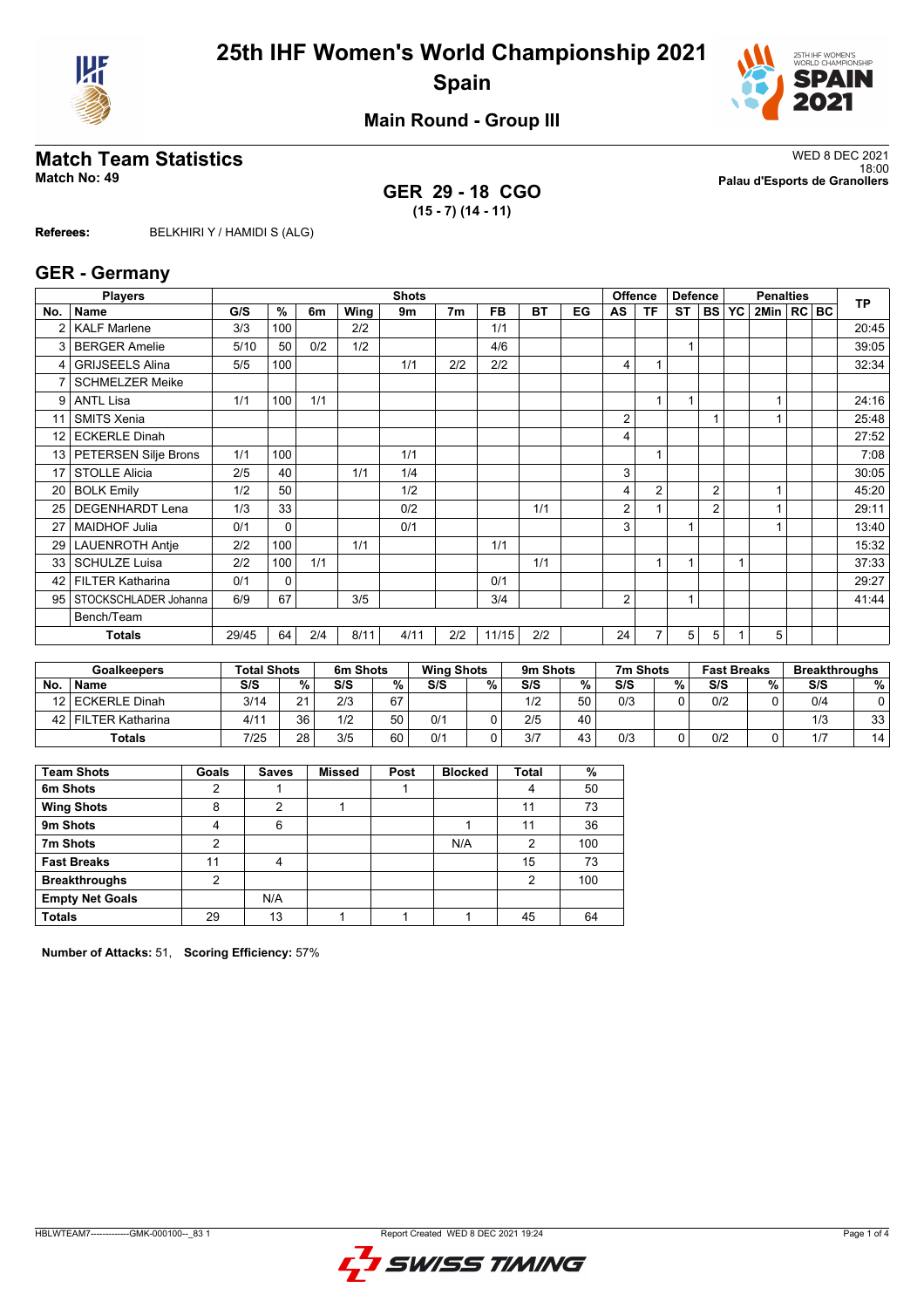

# **25th IHF Women's World Championship 2021 Spain**



**Main Round - Group III**

# **Match Team Statistics** WED 8 DEC 2021

**GER 29 - 18 CGO (15 - 7) (14 - 11)**

18:00 **Match No: 49 Palau d'Esports de Granollers**

**Referees:** BELKHIRI Y / HAMIDI S (ALG)

### **GER - Germany**

#### **Shots Distribution Players** Goals / Shots  $4$  GRIJSEELS A 2 KALF M 3 BERGER A 7 SCHMELZER M 9 ANTL L 11 SMITS X 12 ECKERLE D  $-7$  $\frac{1}{1/1}$ п Ħ 2/2 2/2  $13/4$ ii<br>U ii<br>:: R, 1/1  $1/1$   $\frac{1}{1}$  $1/2$  0/1  $\frac{1}{1/1}$ ■ 1/2 ù. 1-Post

| 13 PETERSEN S | 17 STOLLE A | 20 BOLK E   | 25 DEGENHARDT L | 27 MAIDHOF J |     | 29 LAUENROTH A  | 33 SCHULZE L |  |
|---------------|-------------|-------------|-----------------|--------------|-----|-----------------|--------------|--|
|               | רור<br>212  |             | 1/1             |              |     | $\overline{14}$ |              |  |
|               | 0/1<br>. .  | $0/1$ = 0/1 |                 |              | 0/1 |                 |              |  |
| 1/1           |             | 0/1         | 1/2             |              |     | 1/1             | 1/1          |  |
|               |             |             |                 | 1-Blocked    |     |                 |              |  |

| 42 FII TFR K |          | 95 STOCKSCHLADER J |     |  |  |  |  |  |
|--------------|----------|--------------------|-----|--|--|--|--|--|
| 0/1          | 0/1      |                    | 0/1 |  |  |  |  |  |
|              | 1/1      | 212                | 3/3 |  |  |  |  |  |
|              | 1-Missed |                    |     |  |  |  |  |  |

**Team**





| 2/4 | 0/4 | 0/3 |
|-----|-----|-----|
| 1/3 |     | 1/2 |
| 2/6 |     | 1/3 |

| 12 ECKERLE D     |                             |                  |  |  |  |  |  |  |  |  |  |
|------------------|-----------------------------|------------------|--|--|--|--|--|--|--|--|--|
| $\overline{2/4}$ | $\overline{0/3}$            | $\overline{0/3}$ |  |  |  |  |  |  |  |  |  |
| 0/1              |                             | 0/1              |  |  |  |  |  |  |  |  |  |
| 1/2              |                             |                  |  |  |  |  |  |  |  |  |  |
| 42 FILTER K      |                             |                  |  |  |  |  |  |  |  |  |  |
|                  | $\overline{0}/\overline{1}$ |                  |  |  |  |  |  |  |  |  |  |
| 1/2              |                             | 1/1              |  |  |  |  |  |  |  |  |  |
| 1/4              |                             | 1/3              |  |  |  |  |  |  |  |  |  |

| 83<br>GMK-000100--<br><b>HBLWTEAM7</b> | WED 8 DEC 2021 19:24<br>Report Created |
|----------------------------------------|----------------------------------------|

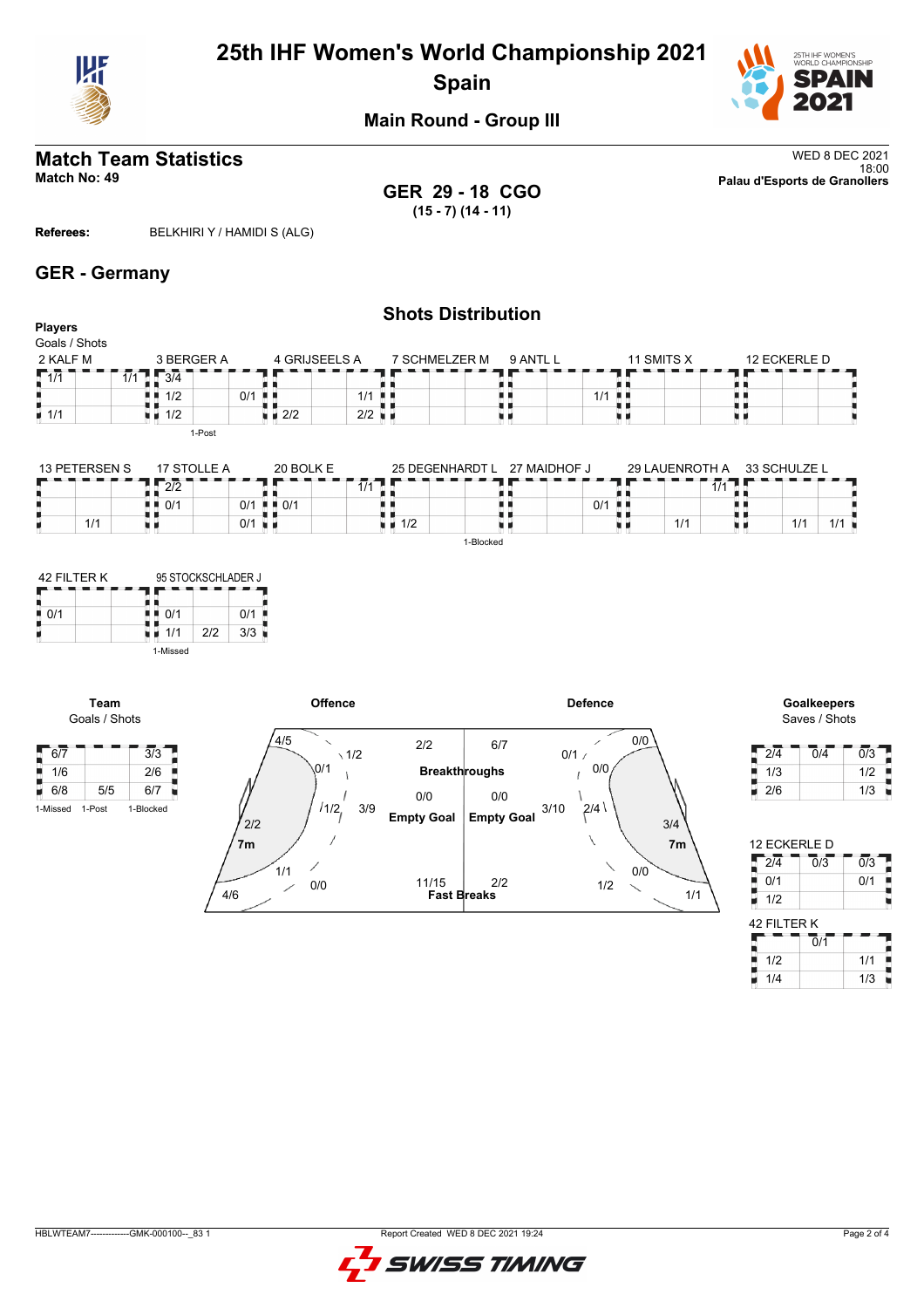



**Main Round - Group III**

**GER 29 - 18 CGO (15 - 7) (14 - 11)**

**Match Team Statistics** WED 8 DEC 2021 18:00 **Match No: 49 Palau d'Esports de Granollers**

**Referees:** BELKHIRI Y / HAMIDI S (ALG)

#### **CGO - Congo**

|                 | <b>Players</b>                     | <b>Shots</b><br><b>Offence</b><br><b>Defence</b><br><b>Penalties</b> |          |     |             |      |                |           |           | <b>TP</b> |    |                         |                |           |    |              |  |       |
|-----------------|------------------------------------|----------------------------------------------------------------------|----------|-----|-------------|------|----------------|-----------|-----------|-----------|----|-------------------------|----------------|-----------|----|--------------|--|-------|
| No.             | Name                               | G/S                                                                  | %        | 6m  | <b>Wing</b> | 9m   | 7 <sub>m</sub> | <b>FB</b> | <b>BT</b> | EG        | AS | ΤF                      | <b>ST</b>      | <b>BS</b> | YC | 2Min   RC BC |  |       |
|                 | <b>KODIA Ruth</b>                  |                                                                      |          |     |             |      |                |           |           |           |    |                         |                |           |    |              |  | 56:43 |
| 5               | <b>RUTIL Kimberley</b>             | 1/4                                                                  | 25       | 0/1 |             | 0/2  |                | 1/1       |           |           | 1  | 4                       |                |           |    |              |  | 39:03 |
| 6               | DIVOKO KANGOU Neida Klenn          |                                                                      |          |     |             |      |                |           |           |           |    |                         |                |           |    |              |  | 55:16 |
| 7               | <b>YIMGA Diane Gaelle</b>          | 1/4                                                                  | 25       |     |             | 1/3  | 0/1            |           |           |           |    | 3                       |                |           |    |              |  | 18:09 |
| 10 <sup>1</sup> | <b>HENDO Mercianne</b>             | 2/2                                                                  | 100      |     | 1/1         |      |                |           | 1/1       |           | 2  |                         |                |           |    |              |  | 28:08 |
| 13              | <b>MOUYAMBA Belvina</b>            | 0/1                                                                  | $\Omega$ | 0/1 |             |      |                |           |           |           |    | $\overline{2}$          |                |           |    |              |  | 44:15 |
| 15              | <b>NTONDELE Avelle Martinese</b>   |                                                                      |          |     |             |      |                |           |           |           |    |                         |                |           |    |              |  | 6:46  |
| 16              | <b>BAZEKENE Magalie Scopheline</b> |                                                                      |          |     |             |      |                |           |           |           |    |                         |                |           |    |              |  |       |
| 17              | <b>OBANGUE Richca Miche</b>        |                                                                      |          |     |             |      |                |           |           |           |    |                         |                |           |    |              |  | 13:16 |
| 18              | OKABANDE IKOBO Patience            | 1/1                                                                  | 100      |     |             |      |                |           | 1/1       |           |    | 1                       |                |           |    |              |  | 22:09 |
| 23              | <b>NGOMBELE Betchaidelle</b>       | 1/4                                                                  | 25       |     |             | 1/4  |                |           |           |           |    | $\overline{2}$          |                |           |    |              |  | 15:13 |
| 45              | NKOU Josephine Line Maxime         |                                                                      |          |     |             |      |                |           |           |           |    |                         |                |           |    |              |  |       |
| 78              | <b>DIAGOURAGA Fanta</b>            | 7/9                                                                  | 78       | 1/1 |             | 2/4  | 3/3            |           | 1/1       |           | 2  | $\overline{\mathbf{4}}$ |                |           |    |              |  | 46:25 |
| 79              | <b>DORSON Sharon Lea</b>           | 3/5                                                                  | 60       | 0/1 |             |      |                | 1/1       | 2/3       |           | 2  | 3                       | $\overline{2}$ |           |    |              |  | 54:24 |
| 81              | SARAIVA Rita Luana                 | 2/2                                                                  | 100      | 1/1 |             |      |                |           | 1/1       |           |    |                         |                |           |    |              |  | 16:13 |
| 99              | JAPPONT Kassandra                  |                                                                      |          |     |             |      |                |           |           |           |    | 1                       |                |           |    |              |  | 4:00  |
|                 | Bench/Team                         |                                                                      |          |     |             |      |                |           |           |           |    |                         |                |           |    |              |  |       |
|                 | Totals                             | 18/32                                                                | 56       | 2/5 | 1/1         | 4/13 | 3/4            | 2/2       | 6/7       |           | 8  | 22                      | $\overline{2}$ |           |    | 3            |  |       |

| <b>Goalkeepers</b> |                                  | <b>Total Shots</b> |    | 6m Shots |           | <b>Wing Shots</b> |    | 9m Shots |    | 7m Shots |   | <b>Fast Breaks</b> |                    | <b>Breakthroughs</b> |   |
|--------------------|----------------------------------|--------------------|----|----------|-----------|-------------------|----|----------|----|----------|---|--------------------|--------------------|----------------------|---|
| No.                | <b>Name</b>                      | S/S                | %  | S/S      | $\%$      | S/S               | %  | S/S      | %  | S/S      | % | S/S                | %                  | S/S                  | % |
|                    | KODIA Ruth                       | 13/41              | 32 | 1/3      | っっ<br>vu  | 2/10              | 20 | 6/10     | 60 | 0/2      |   | 4/14               | 29                 | 0/2                  |   |
|                    | 16   BAZEKENE Magalie Scopheline |                    |    |          |           |                   |    |          |    |          |   |                    |                    |                      |   |
|                    | Totals                           | 13/42              | 24 | 1/3      | วว<br>ں ر | 2/10              | 20 | 6/10     | 60 | 0/2      |   | 4/15               | $\sim$<br><u>.</u> | 0/2                  |   |

| <b>Team Shots</b>      | Goals | <b>Saves</b> | <b>Missed</b> | Post | <b>Blocked</b> | <b>Total</b> | %   |
|------------------------|-------|--------------|---------------|------|----------------|--------------|-----|
| 6m Shots               | 2     | 3            |               |      |                | 5            | 40  |
| <b>Wing Shots</b>      |       |              |               |      |                |              | 100 |
| 9m Shots               | 4     | 3            |               |      | 5              | 13           | 31  |
| 7m Shots               | 3     |              |               |      | N/A            | 4            | 75  |
| <b>Fast Breaks</b>     | 2     |              |               |      |                | 2            | 100 |
| <b>Breakthroughs</b>   | 6     |              |               |      |                |              | 86  |
| <b>Empty Net Goals</b> |       | N/A          |               |      |                |              |     |
| <b>Totals</b>          | 18    |              |               |      | 5              | 32           | 56  |

**Number of Attacks:** 51, **Scoring Efficiency:** 35%